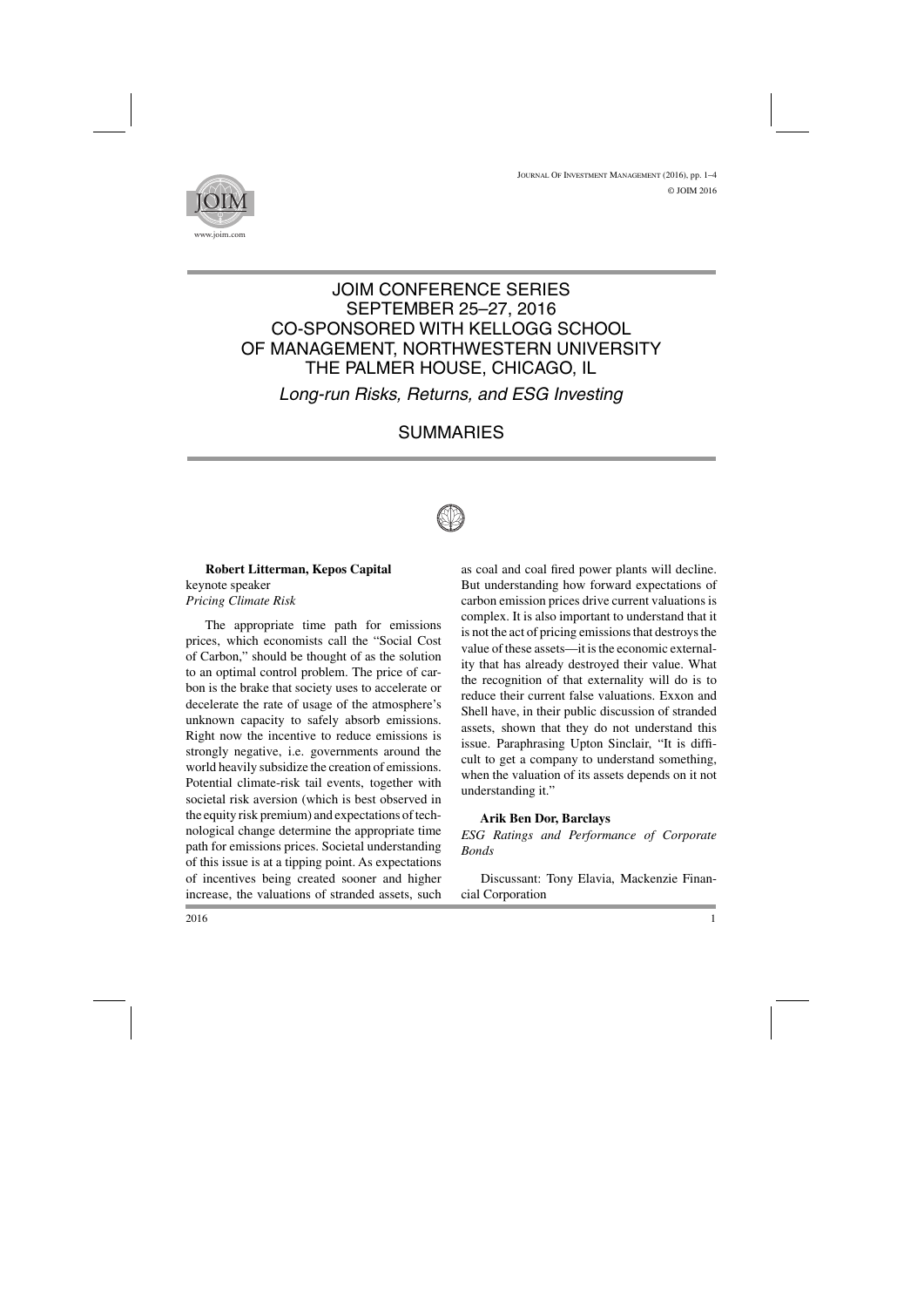We examine the implications of ESG (Environmental, Social and Governance) focused investing on corporate bond spread and performance. Despite common perceptions, we find that over the last decade credit portfolios with high ESG ratings have modestly outperformed otherwise similar portfolios with lower ratings. The outperformance has not been accompanied by increasing relative valuation as indicated by historical ESG spread premium. This suggests that the performance patterns we documented were not simply a consequence of buying pressure but may have reflected investors' anticipation to the possibility of significant changes in the regulatory business environment.

#### **Kent D. Daniel**

Columbia University *Applying Asset Pricing Theory to Calibrate the Price of Climate Risk*

Discussant: Jeffrey Bohn, State Street Global Exchange/GX Labs

Kent D. Daniel, Robert B. Litterman, and Gernot Wagne Pricing greenhouse gas emissions is a risk management problem. It involves making trade-offs between consumption today and unknown and potentially catastrophic damages in the (distant) future. The optimal price is necessarily based on society's willingness to substitute consumption across time and across uncertain states of nature. A large body of work in macroeconomics and finance has attempted to infer societal preferences using the observed behavior of asset prices, and has concluded that the standard preference specifications are inconsistent with observed asset valuations. This literature has developed a richer set of preferences that are more consistent with asset price behavior. The climate-economy literature by and large has not adopted this richer set of preferences.

In this paper, we explore the implications of these richer preference specifications for the optimal pricing of carbon emissions. We develop a simple discrete-time model with Epstein-Zin utility in which uncertainty about the effect of carbon emissions on global temperature and on eventual damages is gradually resolved over time. We embed a number of features including tail risk, the potential for technological change and backstop technologies. When coupled with the potential for low-probability, high-impact outcomes, our calibration to historical real interest rates and the equity risk premium suggests a high price for carbon emissions today which is then expected to decline over time. This is in contrast to most modeled carbon price paths, which tend to start low and rise steadily over time.

### **Ravi Jagannathan**

Kellogg School of Management *Environmental, Governance, and Social (ESG) Criteria: Why Should Investors Care?*

The responsibility of a firm's management is to maximize the firm's value while abiding by the rules and norms of the society. The value of the firm is determined by the prices that investors are willing to pay for its securities. Those prices depend on how investors perceive the firm's future cash flows and the associated risks, and the return they require for bearing those risks. Increasingly, market participants seem to believe that "doing good for society", in ways that need not necessarily be reflected in near term cash flows, is good for investors as well. Presumably, firms that are doing good by being responsive to a broader set of stakeholders; being accountable for the risks due to environmental factors (from compliance to sourcing to climate change); and have stronger board governance in place; are likely to be in a better position to adapt to future changes in social rules and norms that affect long term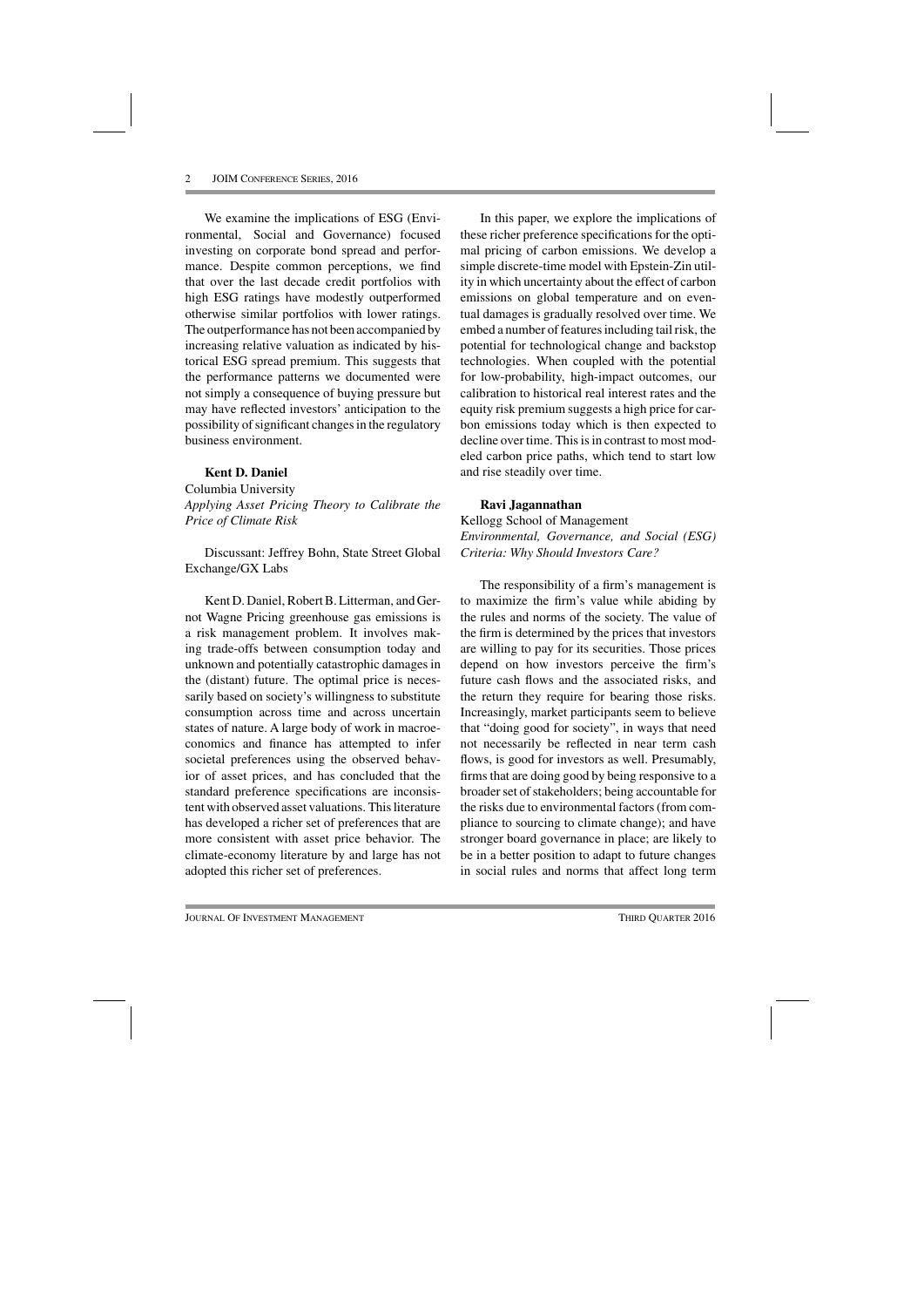cash flows and associated risks. Environmental, Social, and Governance (ESG) criteria scores are meant to help investors assess a firm's "doing good" performance. One of the objectives of this conference is to promote research that will examine the issues related to measuring such performance and how it affects future cash flows and firm value.

#### **Paul D. Kaplan and Paul Justice, Morningstar**

#### ESG and Mutual Funds

*Margaret Stumpp, Quantitative Management Associates LLC*

Paul Kaplan and Paul Justice Morningstar has developed a Sustainability Score for mutual funds and ETFs that rolls up the ESG scores on individual companies issued by Sustainalytics. In this paper, we first review Morningstar's methodology and summarize the resulting scores. We then see if there are any statistical relationships between the Sustainability Score are (1) historical risk-adjusted performance as measured by the Morningstar "star" rating, (2) the forwardlooking Morningstar Analysts Rating, and (3) fund expenses. In way we see how the Sustainability Score fits within the framework of analytics that investors can use when selecting funds.

#### **John Kohler**

Santa Clara University

*Impact Investing: Portfolio Assembly and Risk Management*

Discussant: Vitali Kalesnik, Research Affiliates

This session will explore impact investing beyond the boundaries of ESG. The themes presented will include 100% impact across broad asset classes, assembly of a portfolio with intentional and measurable impact, and observations from those asset managers who are building an impact portfolio. The session will also present risk mitigation strategies, including diversification,

investment weighting, and the use of novel investment vehicles. This session will be informed by recent publications from the sector in impact portfolio assembly, financial models, and definition of impact.

**Lukasz Pomorski** AQR Capital Management *Quality, Risk, and ESG Investing*

Discussant: Rick Nelson, Syzygy Advisors

We discuss both risk and return implications of incorporating ESG considerations in an investment strategy. We focus on the risk side in particular and argue that ESG exposures may be informative about the risks of individual firms. We find clear support for this hypothesis in the data, showing a strong negative correlation between how attractive a stock is from the ESG perspective and how risky it is from the point of view of a forward-looking risk model. This finding is strong overall, robust to a wide variety of controls, and clear globally as well as in individual regions (US, World ex US, or in emerging markets). Importantly, we also find that ESG scores convey information about risks that may not be captured by a more traditional risk model. Controlling for the contemporaneous risk model estimates, we show that poor ESG exposures predict increased statistical risks in the future. Our findings suggest a clear role for ESG in investment portfolios, although that role may have more to do with risk than with the potential to earn higher average returns.

#### **Laura T. Starks**

University of Texas at Austin *Green Wash or Green Walk: The Environmental Responsiveness of Institutional Investors*

Discussant: Alison Li, CalPERS